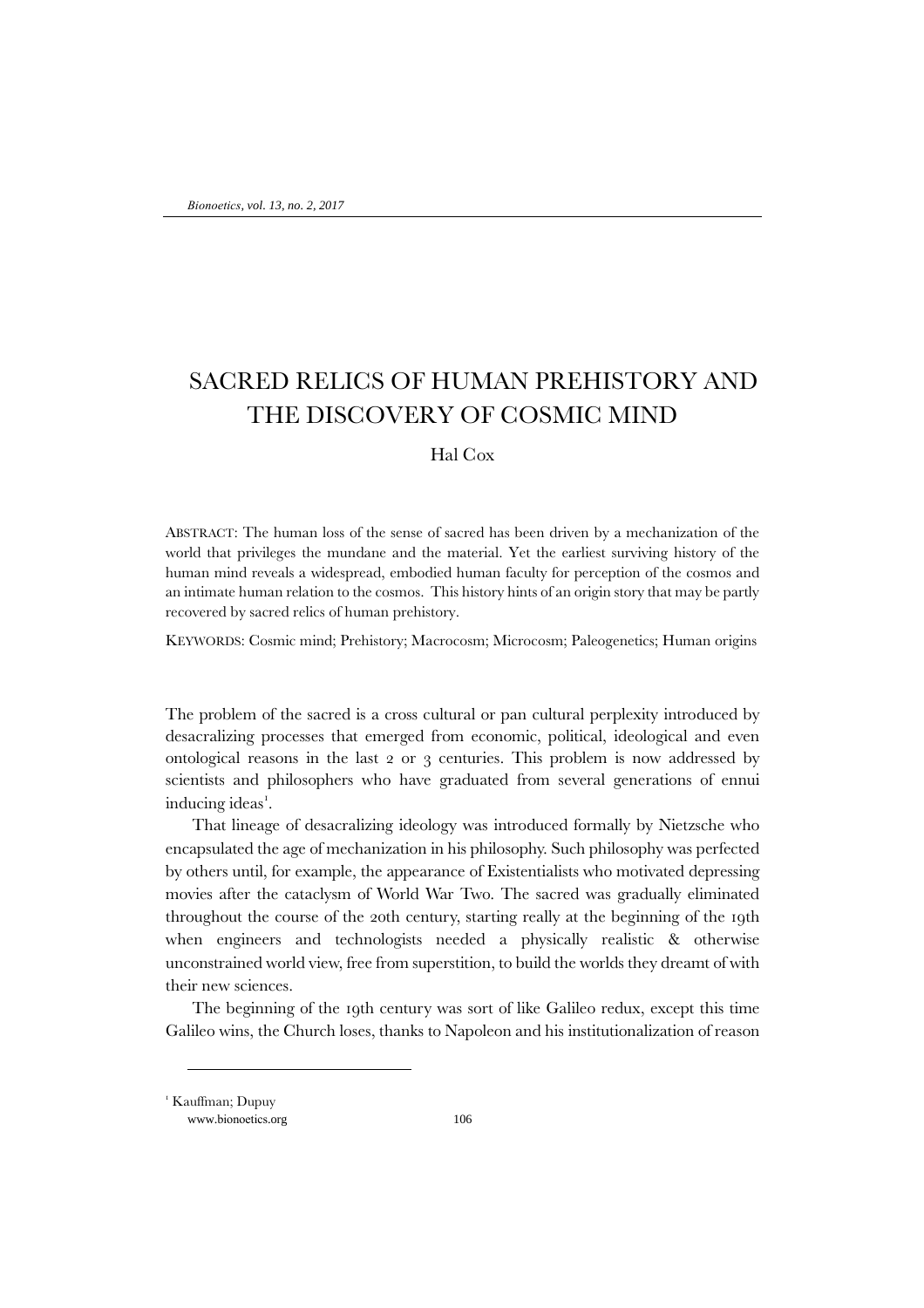and intellect. Once the engineers took over with their support of science, as a counter ontology to faith based reasoning, they dominated the economics and politics of the 19th and [2](#page-1-0)0th century, with adverse side effects not yet remedied<sup>2</sup>, or even remediable?

But now, research in human prehistory offers the promise of a global human origination story with a retelling that humans may agree as sacred, meaning something that touches deeply and intimately the formation of our present human nature.

It will be a tangled story, deep in time and filtered through interpretations of interpretations. New evidence now emerging in the form of population analyses of extant and relic genomes<sup>[3](#page-1-1)</sup> will reveal dynamics of collisions between human populations and likewise their divisions, and the dynamics of purifying selection through millennia of endogamy enforced by belief or geography<sup>[4](#page-1-2)</sup>.

The study of this prehistory must then surely motivate efforts towards the discernment of any clues about the earliest human discoveries of intellect. The boundary formed by the earliest historical data may be moved back in time by studies of concurrent or earlier populations that may inform some key history of the human intellect.

Extant fragmentary evidence reveals that foremost among the earliest human thought were the human discoveries of cosmic forces within the human, expressed through notions of the cosmic mind and manifest by human physiology generating thought and other exceptional behaviors.

---

The relics of ancient bones that have been and will be found throughout the old and new worlds may be said to form a sacred body of material substance not unlike the sacred physical relics of some human societies. The insights and revelations implicit in their decipherable genetic codes promise a family of plausible, even probable interpretations that complement what is known already in our dimmest, earliest historical, archeological and paleontological record.

Without emerging new genetic paleo data, the historiography of the early humans runs out of evidence, out of steam, just as we reach the boundary in time at the end of some long origination story in human prehistory between, say, about 10,000 to 4,000 BCE. Each of the millennia within that period may yield up distinct paleo records: informed by the DNA records of human, animal and plant remains, that may offer insights about some parts of human prehistory, especially human bones as valued relics

1

<span id="page-1-0"></span><sup>2</sup> Kauffman; Dupuy

<span id="page-1-1"></span><sup>3</sup> Moorjani et al, 2016

<span id="page-1-2"></span><sup>4</sup> Moorjani et al, 2013; Reich et al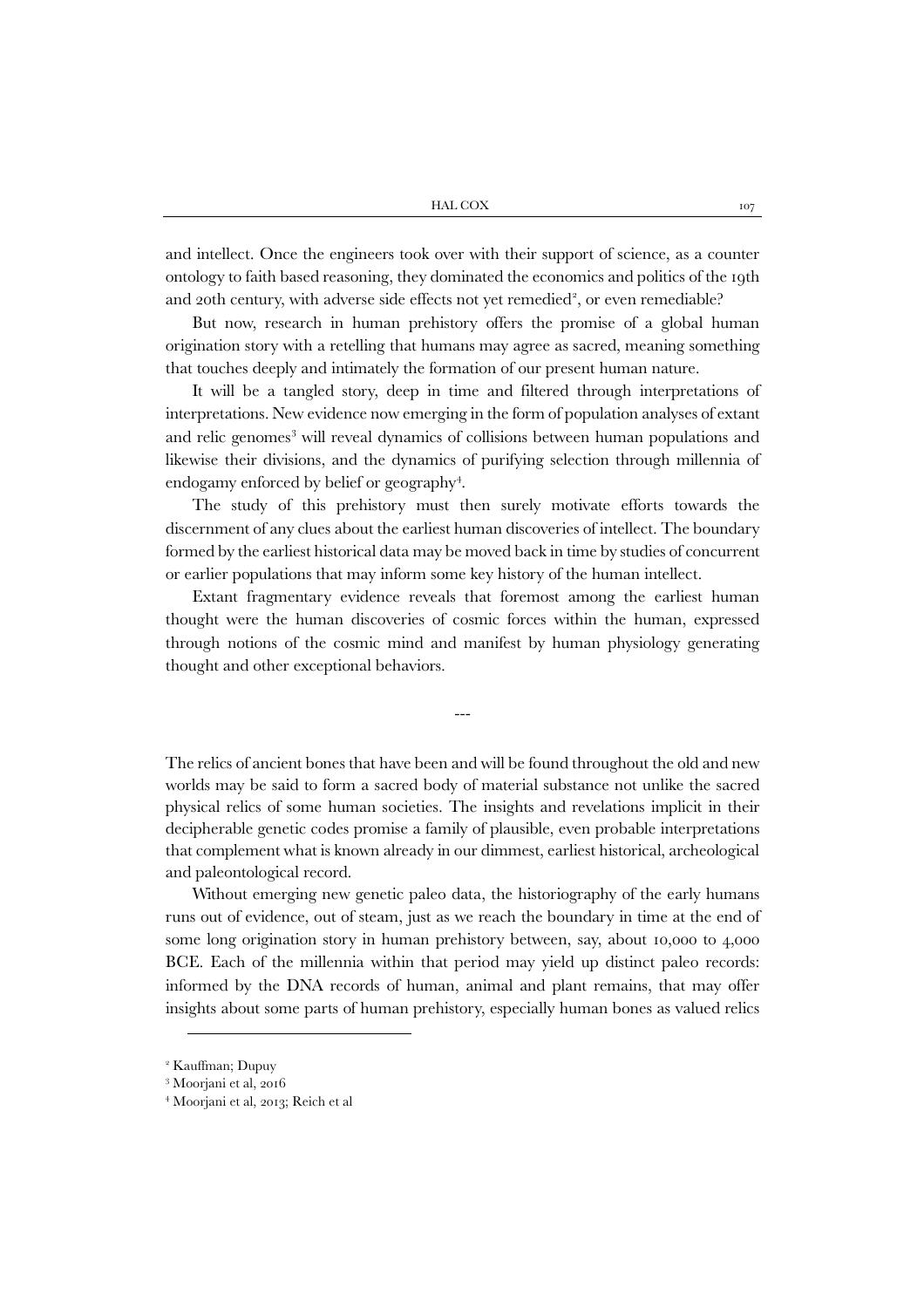revealing human population dynamics and interactions.

10,000 BCE is a rough starting point to commemorate the founding first peoples in the Americas, a small founder population of Siberian and East Asian lineages. We may even go further to the Austronesians' ancestors 40,000 years ago. Each millennium will have had its own intellectual life on the African Eurasian land where no implicit a priori assumptions of segregation between populations is feasible because of the continuity of the land mass and fragmentary evidences of far flung trade. The crossed boundaries of separation between East and West, and the crossed bridge to Africa, for any given millennia, may be revealed by the dynamics of population studies of paleo records in the relevant strata where material records of the African exodus may be found, anywhere in Eurasia or the Levant.

This new data seemingly will suggest some real but complex story whose structure is yet unknown. We might even recognize some temporal continuity and overlap of the emerging paleo record with the extant written and oral records, and thereby one day try to interpret a deeper story.

Humans have left evidence of their comprehension of cosmic mind in records from North Africa, South Asia and East Asia that appears at roughly the same times. But we do not yet know much of the population genetics of those humans who sourced those records, nor those that preceded them.

Among historians and philosophers of the dominant surviving human cultures there are 3 impulses, each representing a nativist instinct to interpret the earliest record and data on the basis of 3 regional interests. They are North Africa & the Levant, South Asia, and East Asia. These regions stand in for the Ancient African culture of the Nile linked to the Western culture with the Abrahamic and pre Socratic stories, the South Asian culture with Vedic stories, and the East Asian culture with the Taoist stories.

The interactions between the regions is sensitive because of historical practices of cultural hegemony. Each region seeks to establish some unique precedents for their own contributions to world culture, often by dismissing the others. Yet, because of their common land mass and their physically inseparable cultural developments, these regions and their common originations may be somehow unified through the insights from sacred relics studied by human paleobiology and by archeological records with a continuity of historically consistent interpretations.

For example, as expressed in Egypt around 2000 BCE, the ouroborus reflects the microcosmic physiology of perception of the macrocosmic mind<sup>[5](#page-2-0)</sup>. It emerges in parallel with the practice of kundalini as a programmed enlightenment in early writings from

<span id="page-2-0"></span><sup>5</sup> Reemes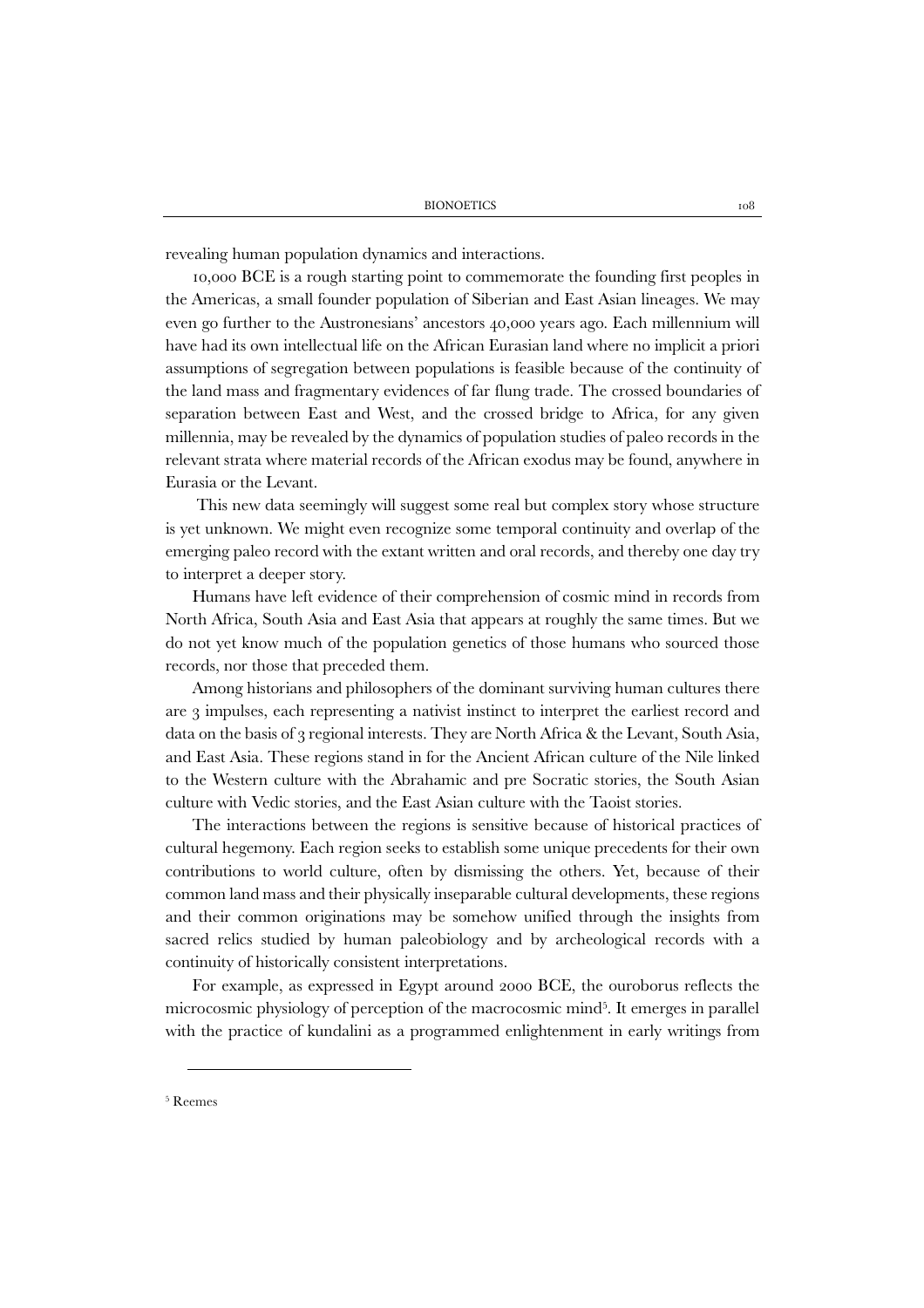South Asia circa 2000  $BCE^6$  $BCE^6$ , and with the yin and the yang of Taoism and (for us) the unexpected parallel of micro and macrocosmos as documented by the Old Master with precedent to 2000 BCE[7](#page-3-1) .

Human realization of the nature of the cosmic mind appears to have been entailed by the biophysical reality of the circulation of energy within the human body, by the human's physiology with physical capacities embodied by bone, muscle, organs and excitable tissues that regulate energy flow. This energy flow was apparently turned to contemplative practice and, in this origination story, a common human experience somehow gave rise to 3 of the larger, surviving planetary cultures sharing apparently the same cosmic insights in their own idioms.

The antecedents for all 3 major culture traditions are still obscure. Yet the evidence of the tattoos<sup>[8](#page-3-2)</sup> on the back of Ötzi, the Alpine ice age mummy found to have lived  $5300$ years ago, may be only a few centuries before the mythic reign of Huangdi, the Yellow Emperor<sup>7</sup>. They show that energy systems for acupuncture points were already known in his time and place suggesting some deeper continuity of knowledge of human physiology across the vast space of Eurasia.

There are rich modern interpretations of the cosmic mind as vividly reported in the history<sup>[9](#page-3-3)</sup> of the meeting of Pribram and Bohm who appear to have been reproducing insights about the same topology of human cosmic pereception that are more than 5000 years old. Those interpretations seem to be connected to recent groundbreaking findings in electrophysiology that reveal how mesoscopic and thus microscopic energetics and dynamics may help give rise to human thought<sup>[10](#page-3-4)</sup>.

hkcox707@gmail.com

## **REFERENCES**

Capolupo A, Freeman WJ, Vitiello G. 'Dissipation of 'dark energy' by cortex in knowledge retrieval.' *Phys Life Rev.* 2013 Mar;10(1):85-94

Curran, J (2008), "The Yellow Emperor's Classic of Internal Medicine", *BMJ*, vol. 336,

**.** 

<span id="page-3-0"></span><sup>6</sup> Upanishad; date is debated

<span id="page-3-1"></span><sup>7</sup> Curran; date is debated

<span id="page-3-2"></span><sup>8</sup> Pabst et al

<span id="page-3-4"></span><span id="page-3-3"></span><sup>9</sup> Joye

<sup>10</sup> Capolupo, Freeman & Vitiello